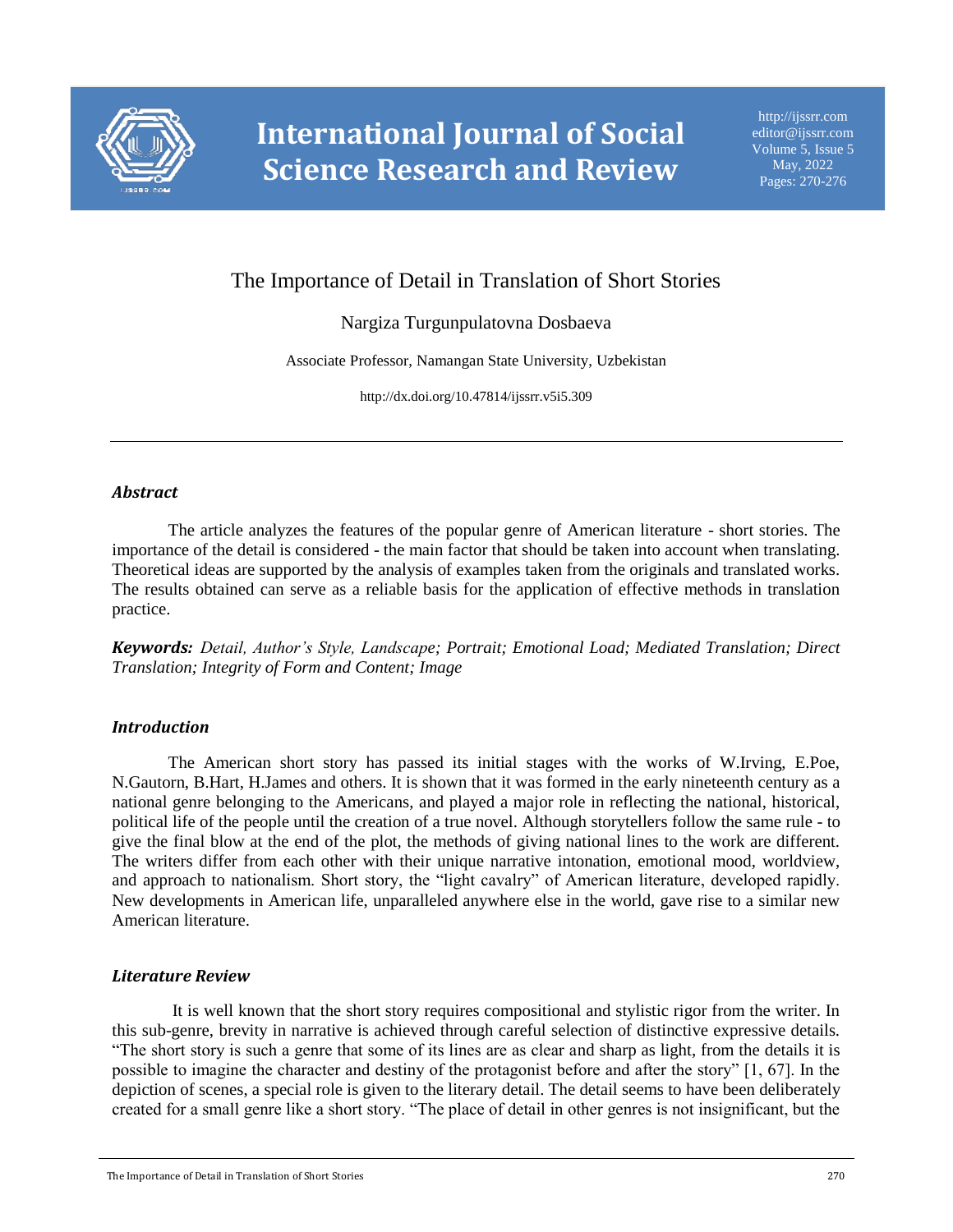fact that the detail is very frugal, conveys great meaning and has a deep undertone is always useful in the short story. A detail in a short story can express a large amount of content in a small amount, just like the genre itself. Through the detail, the goal is immediately delivered to the reader" [1, 77].

In choosing the detail, the author's deep understanding of life, study of human psychology is of great importance. "Detail is often chosen from a subjective point of view. Thus, the detail should be considered not only as the main part of the story, but also as the brightest manifestation of the author's position in this part" [1, 78]. It has already been recognized that the widespread use of literary detail in literature and stylistics is an important indicator of the author's individual style.

The detail is not limited to a single meaning. Its true content can be understood to varying degrees, depending on a number of other aspects, such as readers' personal sensitivity, mood during reading, and acceptance conditions. The detail creates the whole image through a trivial edge, saving visual aids. In addition, the detail encourages the reader to co-author with him by completing a scene that has not been fully conveyed by the author. True, a short figurative phrase also saves words, but it does not stimulate the ability to see emotionally, which is the main goal. The detail creates in the reader not only sympathy for the author, but also imagery that evokes feelings of personal creativity. For this reason, detail is a very important element of a literary text system. "In order to make a work of art dull and useless in translation, it is not necessary to make many gross lexical shortcomings, but to fail to produce a few thin plates, to omit it by omitting one or two characteristic details that hit the target, to weaken the literary effect of the work" [ 6, 60].

The more detail is used in a landscape and portrait, the more successful it will be: it is it that will give individuality and clarity to the appearance of a particular landscape or character. The author's point of view is clearly reflected in the choice of the pictorial detail.

### *Research Methodology*

The work of nineteenth-century American storytellers was characterized by attention to the smallest details of everyday life. It is not surprising to the reader that processes such as eating and washing are described in minimal steps. And the character at the center of this activity also acquires credibility lines.

Jack London's favorite method is to depict the character's emotions by showing his attitude to the outside world and thereby aesthetically influencing the reader's imagination. The writer forces us to stand in the place of the suffering hero, to feel the hardships he is going through. London achieves this effect by emphasizing the smallest details. These details, like grains of sand, can be poured into a phase of the scales on which the fate of the hero is set.

Let's focus on the author's work "Love of Life". The protagonist of the story is a strong man, and this quality of him is constantly proven throughout the work. At the beginning of the story, the author aims to describe the situation of a traveler who bends his leg and calls for help from his partner. After all, the reader should not have any doubts about his physical readiness to fight with nature, and at the same time feel sorry for the fact that he was in trouble. In this case, the direct translation variant more clearly expresses the author's purpose:

J.London: "It was the pleading cry of a strong man in distress, but Bill's head did not turn" [8, 279]. Translation through Russian: "Бу, фалокатга йўлиққан одамнинг жон аччиғидаги ҳайқириғи эди, аммо Билл қайрилиб қарамади" [4, 57]. Direct translation from English: "Бу қичқириқ бошига кулфат тушган азамат бир кимсанинг шиддатли ноласи эди, Билл эса орқасига қайрилиб ҳам қўймади" [5, 134].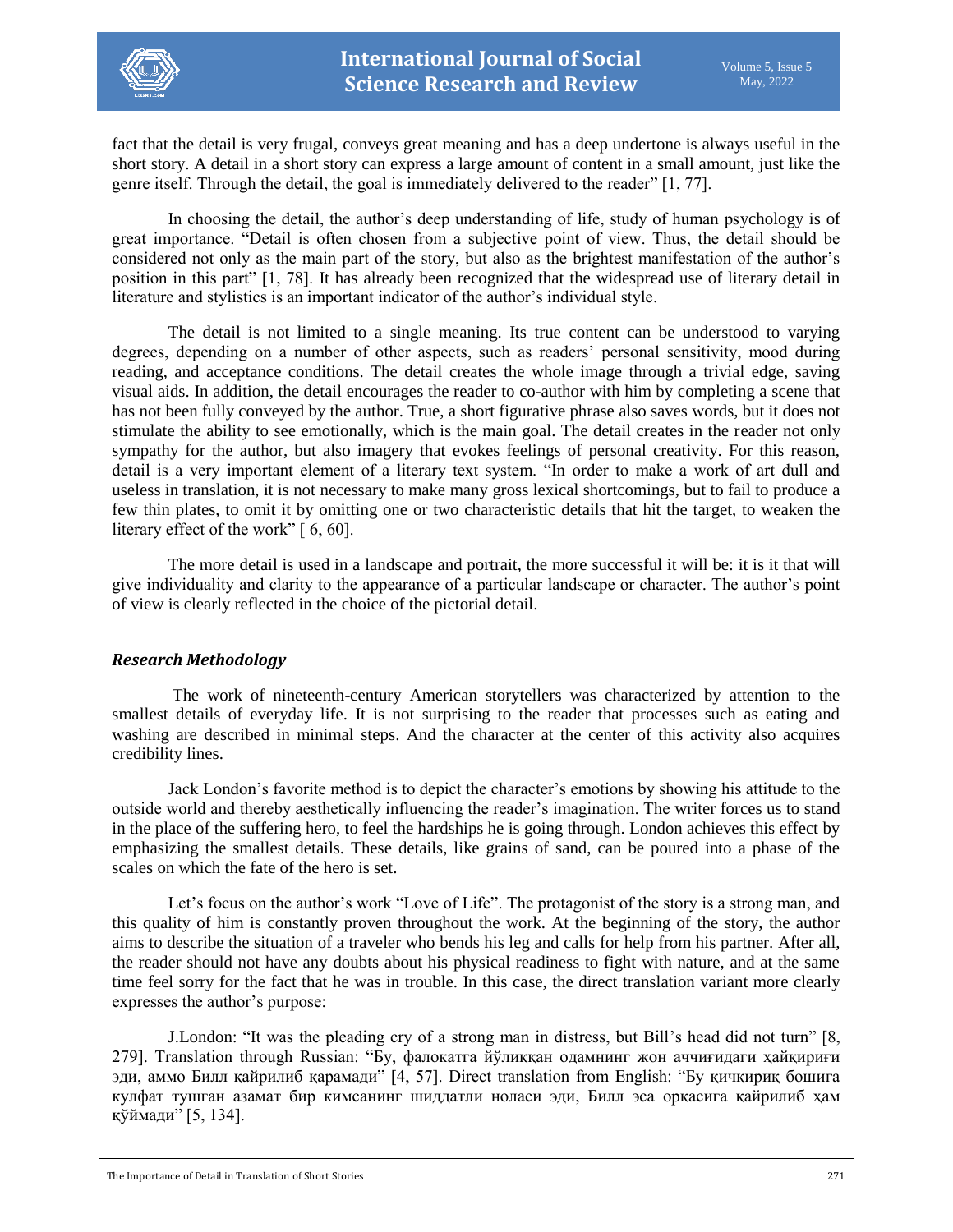

Jack London pays great attention to detail accuracy in this work. Naturally, the details depict the scene and the character provide a vivid, convincing exit from the moving situation. In indirect translation, where such clarity is required, neglect is allowed:

J.London: "He tore a long strip from one of his two blankets and bound the ankle tightly" [8, 281]. Translation through Russian: "У одеялларидан биттасининг четидан узун қилиб йиртиб олди, тўпиғини маҳкам сиқиб боғлади" [4, 60]. Direct translation from English: "Иккита одеялининг биттасидан узунасига йиртиб, тўпиғини сиқиб боғлади" [5, 138].

The traveler is accompanied by a number of items: a gold bag, a rifle, a water bottle, a match and two blankets. The reader memorizes these items until the end of the work, as if preserving them with the protagonist. Therefore, the emphasis on exactly two of the traveler's blankets increases the value of the detail.

From the first lines to the end of the story, London relies on pictorial details related to the ability to see, which is the most developed sense of man. This helps the author get a more vivid, more natural picture of the events.

J.London: "There were four newly hatched chicks, a day old little specks of pulsating life" [8, 286]. Translation through Russian: "Уяда эндигина тухумни ёриб чиққан каклик болалари бор экан" [4, 66]. Direct translation from English: "Уяда тухумдан янги чиққан тўртта бир кунлик каклик болалари бор эди" [5, 146].

The author is so observant that he did not shy away from the fact that the number of pups was four and a day. The impact of this observation also passes to the reader. As a result, he thinks instead of a traveler, imagining how well a four-day-old sparrow can satisfy his hunger. Jack London can thus put the reader in the place of the characters. Hence, this effect is achieved in direct translation, where attention is paid to detail accuracy.

The detail helps to draw the reader's attention to what the author considers most important and characteristic. Detail is a small unit that carries significant meaning and emotional load and plays an important role in conveying the character, landscape, and emotions portrayed in a unique and distinctive way. The reader is primarily interested in the details. Some details also become polysemous symbols.

The protagonist of Albert Maltz's short story "The happiest man on Earth" is Jesse as a very straightforward, kind and shy guy. These qualities, which have always amazed his brother-in-law, are manifested in various forms during the meeting. Recall the scene with Jesse's torn shoes:

А.Мaltz: "I stepped on a stone; it jagged a hole through my shoe" - Jesse pulled his feet back under the chair" [8, 438]. Translation through Russian: "Тошга қоқилиб тушиб, товоним ёрилиб кетди, – Джесси оёқларини стул тагига яширди" [7, 176]. Direct translation from English: "Оёғимни тошга уриб олдим. Туфлим йиртилиб кетди, – Жесси оёқларини курси остига яширди" [5, 18].

As described in the original, Jesse tells the truth about the fact that his shoes are torn, and then, embarrassed, he hides his feet under the chair. Jesse's inability to lie is evident in this detail. In contrast to the indirect translation, an important feature of the character is fully revealed because the text of the direct translation can convey meaning in accordance with the original (not heel, shoes).

It is natural that the reader who reads the indirect translation of the story may not be able to understand what it is about by reading the sentences about "the List" in three or four places. Because in this translation option, the interpreter did not make it clear that he was talking about a Pension list. Due to the omission of an important detail, firstly, a misunderstanding arose in the reader, and secondly, the fact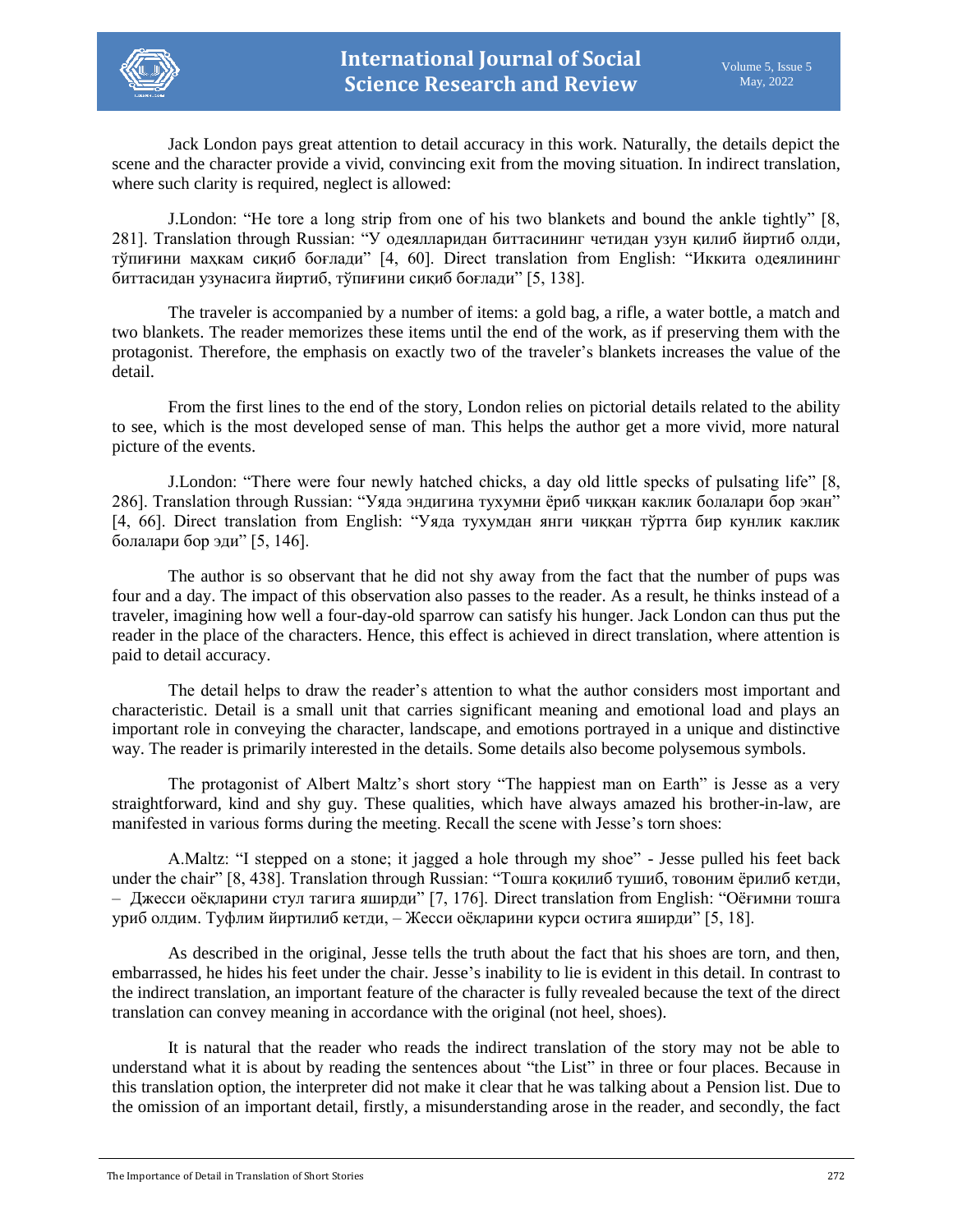



of what forced Jesse to actually go on a two-week journey in search of work became abstract in the translated text. Let's compare:

А.Мaltz: "We're just starving at home, Tom. They ain't put us back on relief yet" [8, 441]. Translation through Russian: "Биз очмиз, Том. Ахир мени рўйхатдан ўчириб қўйишган" [7, 182]. Direct translation from English: "Очликдан тинкамиз қурияпти, Том. Мени ҳатто нафақа олувчилар рўйхатидан ҳам ўчириб ташлашибди" [5, 26].

In what cases does the writer use detail, and in what cases does he refer to extended explanation? If the author wants to concretize a large and significant image in his work, he enriches it with the necessary details. The details clearly mirror the whole image. The detail can also be expressed as the stylistic equivalent of synecdoche. If the author uses separate small images, and these images do not combine into a single image, but have an independent meaning, it can be described as literary details.

The full disclosure of a character's features in a literary translation depends on many factors. To do this, the translator must master the character of the protagonist, his ideological and aesthetic function, as well as the principles of image creation of the writer. The writer exaggerates a character's appearance, behavior, and a specific character or feature in his speech, resulting in having a certain idea of the character. With the help of one or two details, the character, psychology and spiritual image of the character are masterfully revealed. Such a detail primarily serves to individualize and typify the image of the protagonist.

When drawing a portrait of a character, the writer exaggerates the characters in it, such a detail not only serves as an element of the image, but also as a means of expressing the psychology of the protagonist. The detail used by the writer appropriately acquires different properties in different situations of the character, serves to fully reveal a certain aspect of the spiritual world. The skill of the translator is seen in the fact that he correctly understands the basic aesthetic function of this detail without being distracted by the various nuances, and makes extensive use of the means of the mother tongue in its restoration.

One of the methods of O'Henry is to make contrasts in a certain context using completely strange and unrelated concepts, words and phrases. He really achieves this with the help of details.

For example, in the short story "Pharaoh and the Choral", a reader who understands how strong Sopi's hatred of charity is will understand why he is so desperate and aspiring to prison. To do this, it will be necessary to articulate why Sopi is avoiding such organizations. The author has added such a comparative detail to the list of details commenting on the situation, as a result of which he was able to exaggerate the power of reason:

"As Caesar had his Brutus, every bed of charity must have its toll of a bath, every loaf of bread its compensation of a private and personal inquisition" [8, 273]. Word for word translation: *"Цезарьнинг Брути бўлганидек, бу ерда ётишга битта сўри олиш учун албатта мажбуран ваннага тушишинг лозим, ҳар бир бурда нон эса раъй-андишасизлик билан қалбингга суқилиб кириш эвазига берилади".*

In the original work, the story of Caesar and Brutus is briefly described in the footnotes. The Uzbek translator did not find it necessary. Once the author's style depended on it, the detail had to be restored in its place.

Where narrative order and literary tradition require a special description, O'Henry suddenly switches on to sarcasm: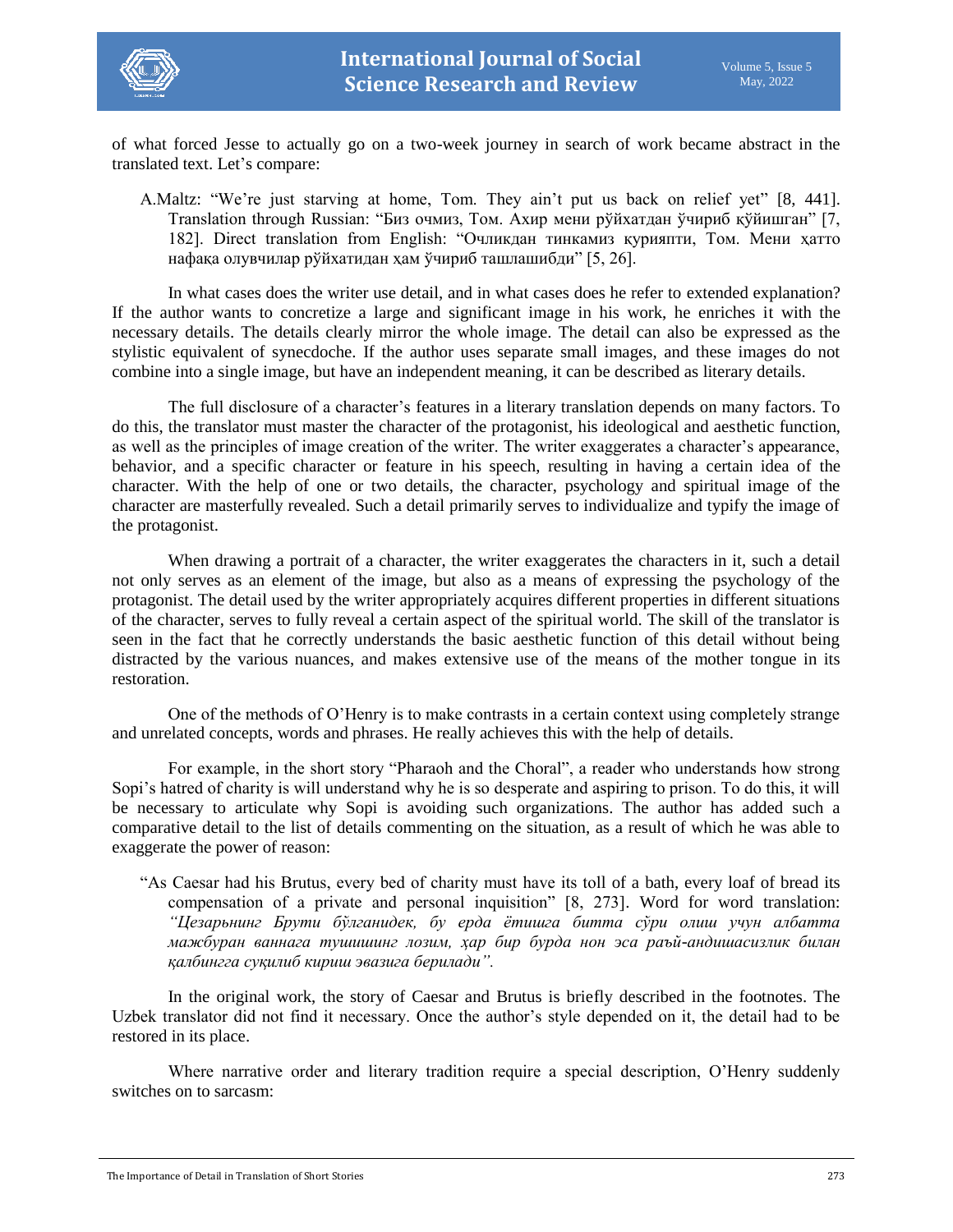

"Up Broadway he turned, and halted at a glittering café, where are gathered together nightly the choicest products of the grape, the silkworm, and the protoplasm" [8, 273]. Word for word translation: *"Бродвей юқорисидан у бурилди ва чарақлаб турган кафе олдида тўхтади. Бу ерда кечалари ток новдаси, ипак қурти ва протоплазманинг энг сара намуналари бирлашар эди".*

The author refers to these details, that is, to the wine through the grape, to the precious garments of the aristocrats through the silkworm, and through the protoplasm to the representatives of the rich class. Through such an image, he both informs and sarcastically laughs, and encourages the reader to make additional observations. The Uzbek translator summed it all up by simply saying, "In the evenings, everything best in the world could be found here".

In the above two examples, let us theoretically analyze the situation that has arisen. Eugene Nida (USA) offers two different views of translation equivalence: formal and dynamic. According to Nida, formal equivalence is focused on the original, which is distinguished in the translation by such features as the invariability of the structure of the text, paragraph, sentence, sentence, the transfer of words in a single alternative sense. Dynamic equivalence requires that vocabulary and grammar be adapted to the norms of the target language, and that the translation sounds "as written in its own language". Eugene Nida, who advocated the "dynamic" option, believes that the task of the translator is to create the closest natural alternative to the original, and this goal can be achieved only by the second method [3, 54]. Another American translator, S. Bassnett-McGuire follows in the footsteps of A. Popovich and A. Neubert and opposes Nida's concept of dynamic equivalence. He seeks alternatives not from similarities, but from the dialectical relationship of characters and structures within and outside the text [3, 58].

The translator can use a number of details in his work, but he must pay special attention to restoring those details in the right and necessary form. Otherwise, the goal of the author may be lost. For example:

"A roast mallard duck, thought Soapy, would be about the thing – with a bottle of Chablis, and then Camembert, a demi tasse, and a cigar" [8, 274]. Word for word translation: *"Қовурилган ўрдак, мулоҳаза қиларди Сопи, унинг ёнига бир шиша Шабли, Камемберт, деми-тассе ва битта сигара".*

In source language, we see that the author used foreign words. Using them, he explained what each one meant. Shabli is the name of the wine, Camembert is a type of cheese, and demi-tasse comes from the French meaning half a cup of coffee. So why didn't the author use English names to include these details? According to the lexicon of that period, it was customary among the upper classes to include such foreign words in their speech, such as French concepts, in order to distinguish them from other classes. The author adds such details to the protagonist's comments about eating in an expensive restaurant, creating another contrast. In the Uzbek translation, the details are listed as a bottle of white wine, cheese, and black coffee. However, in order to get closer to the author's style, he could give as following: *"Қовурилган ўрдак, мулоҳаза қиларди Сопи, унинг ёнига бир шиша Chablis виноси, Camembert пишлоғи, demi tasse, яъни ярим финжонгина қахва ҳамда битта сигара"*. If done so, the redundant footnotes could also be avoided.

We have already mentioned that O'Henry's stories were created as a result of his observations in the street, by remembering the simple details of everyday life. For this reason, his stories have become lively, close to the hearts of the people. O'Henry picks up details from the bustling real life around him. Imagine that the Uzbek play you are reading mentions the food of a well-known kitchen in the center of your village. Of course, warmth awakens in your heart, you acknowledge how convincingly the author writes the work. A similar atmosphere is created at the expense of details in Henry's works. Therefore,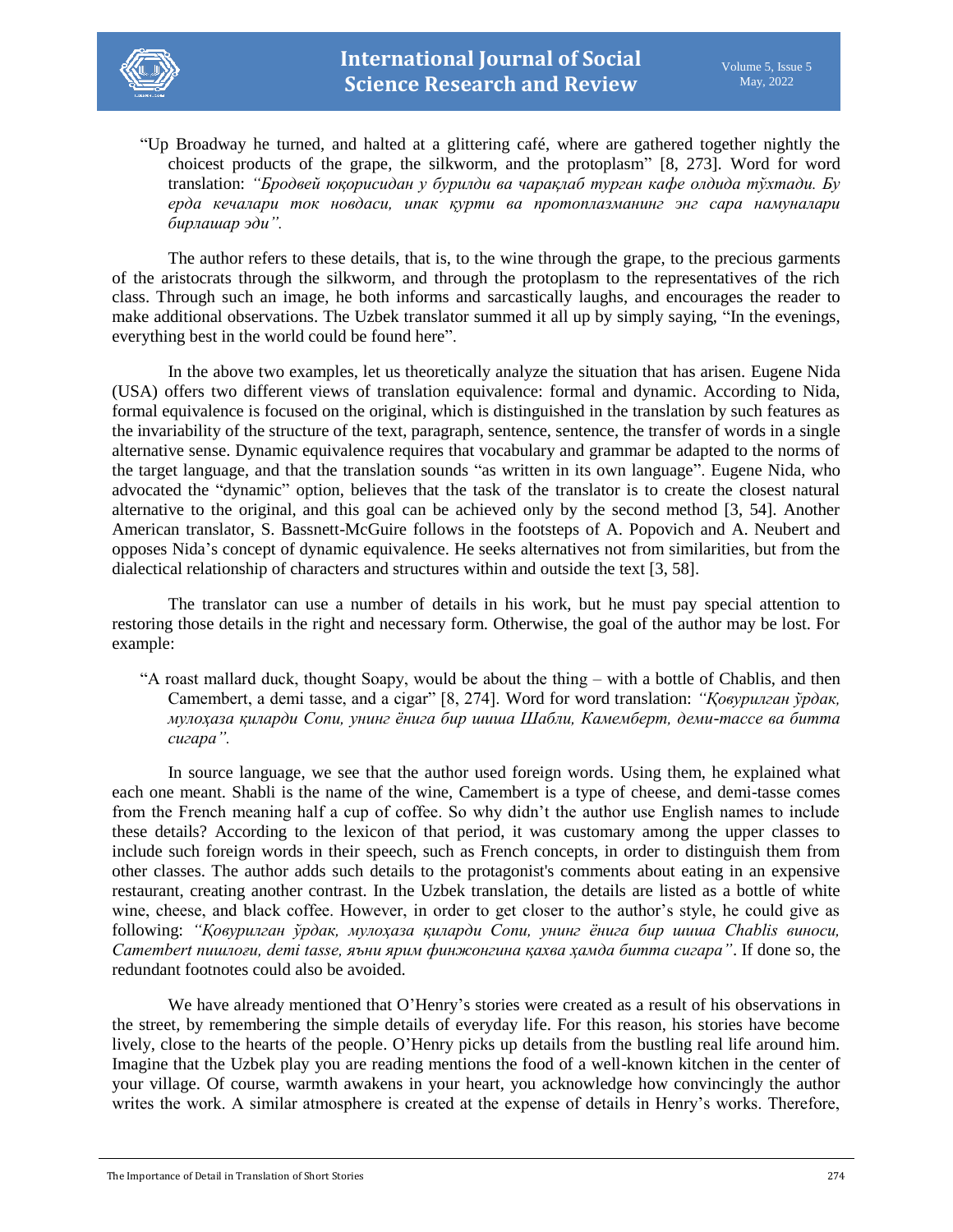

not every detail of it should be neglected. For example, in this example, the translator lost credibility due to the fact that he did not provide the details of the household:

"No cop for youse", said the waiter, with a voice like butter cakes and an eye like the cherry in Manhattan cocktail" [8, 275]. Word for word translation:: *"Полициячи сенга тушиб қолмаган", деди официант ёғли кулчага ўхшаган овозда, манхеттенча коктейлдаги олчага ўхшаган кўзларини чақнатиб".*

It was emphasized here that the cocktail was in Manhattan style, which meant that it had to be reflected in the translation as well.

The details used by the author do not obscure the essence of the work, but reinforce and exaggerate it. The author shows not only the phenomenon itself, but also the cause of its origin. Integrity is difficult to understand without a good understanding of the parts. In the translation of stories, however, no detail can be overlooked, as a single detail may embody important lines of character. Depending on how well the translator knows his or her worldview, the author's style and purpose, he or she may be motivated to make a valuable detail in the translation either a simple detail or a key word that reveals the literary essence of the work.

The inability of a particular work of literature to be perfectly restored in another language is due to a misunderstanding of the content or the inability to create a form similar to it. If the writer is required to objectively perceive reality and record it on paper, the translator is required to translate the original with correct understanding.

Preservation of the literacy of the work in translation requires, first of all, the solution of the problem of preserving the integrity of the content and form of the work. Consequently, the translator, working directly on the original, will be able to more clearly reflect the content of the work in accordance with the form. In some cases, the stylistic image of the Russian translator, which is embedded in the translation, is transferred to the Uzbek translation in the same way, as a result of which the specific stylistic features of the author of the original change in the indirect translation. The re-creation of the content and form of the work as a whole in translation requires serious attention to these aspects of the issue.

#### *Conclusions and Recommendations*

Since detail is an element that adorns a work of art, especially a short story, and enhances its literary value, it is important in the translation to make it fit the purpose of the author, to highlight the necessary side. Every detail secretly reflects the author's view of reality, so omitting, altering, or misinterpreting it in translation will to some extent undermine the literary work. The errors in the analyzed examples were mainly due to two reasons:

- 1. The translator was unaware of the original and did not understand the essence of the detail and ignored it, and sometimes allowed arbitrariness;
- 2. He blindly followed the Russian translator, relying on the point of view of the Russian translator in illuminating the necessary aspect of the detail in the translation.

In both cases, the misinterpretation of the detail in the translation led to the complete restoration of the work and a certain change in the individual stylistic image of the author.

So, in restoring the literacy of the work in translation, one should not ignore every detail of the original. Especially when it comes to indirect translation, there is always the risk of deviating from the